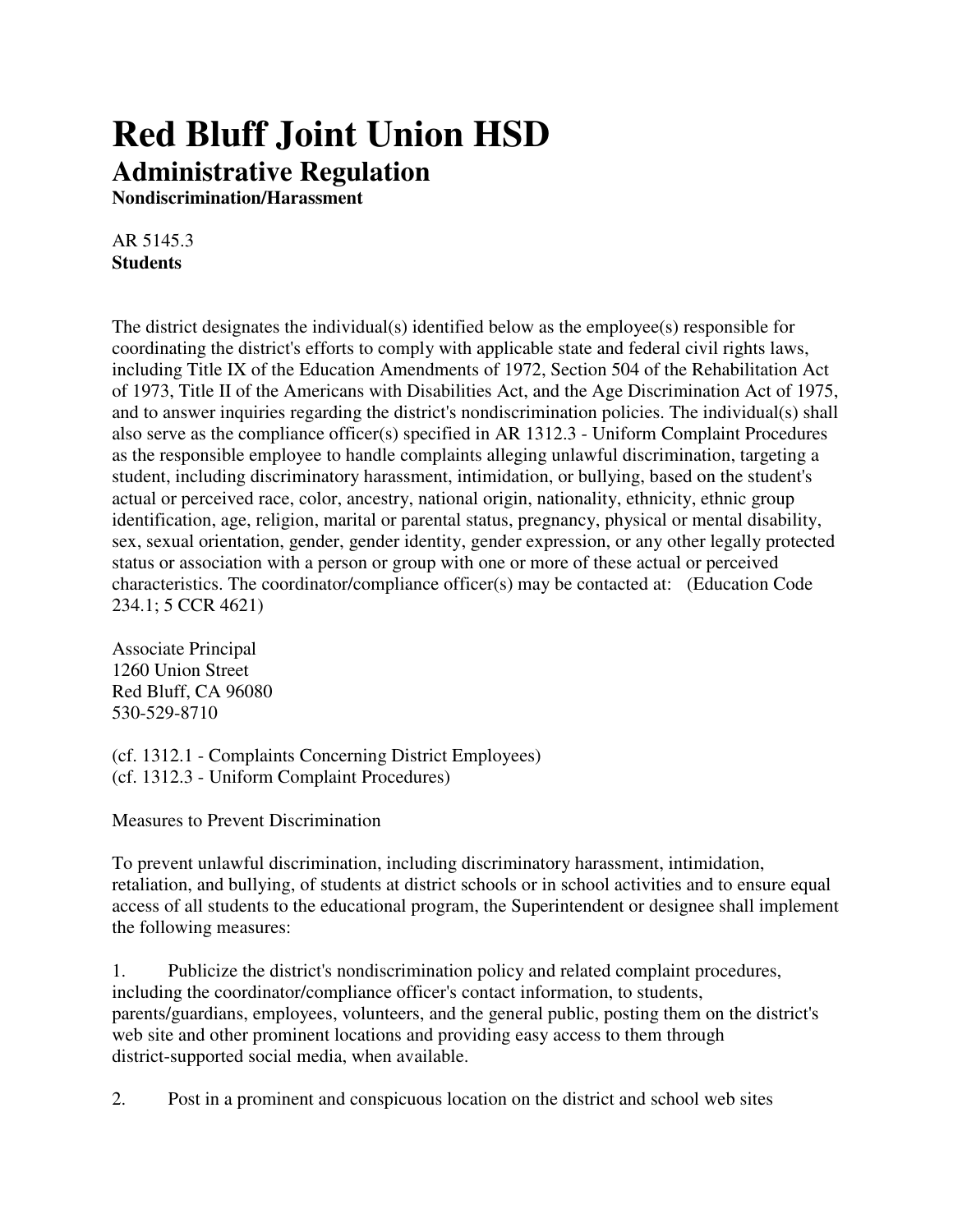information regarding Title IX prohibitions against discrimination based on a student's sex, gender, gender identity, pregnancy, and parental status, including the following: (Education Code 221.61)

a. The name and contact information of the district's Title IX coordinator, including the phone number and email address

b. The rights of students and the public and the responsibilities of the district under Title IX, including a list of rights as specified in Education Code 221.8 and web links to information about those rights and responsibilities located on the web sites of the Office for Equal Opportunity and the U.S. Department of Education's Office for Civil Rights (OCR)

c. A description of how to file a complaint of noncompliance with Title IX in accordance with AR 1312.3 - Uniform Complaint Procedures, which shall include:

(1) An explanation of the statute of limitations within which a complaint must be filed after an alleged incident of discrimination has occurred and how a complaint may be filed beyond the statute of limitations

(2) An explanation of how the complaint will be investigated and how the complainant may further pursue the complaint, including web links to this information on the OCR's web site

(3) A web link to the OCR complaints form and the contact information for the office, including the phone number and email address for the office

(cf. 1113 - District and School Web Sites) (cf. 1114 - District-Sponsored Social Media)

3. Provide to students a handbook that contains age-appropriate information that clearly describes the district's nondiscrimination policy, procedures for filing a complaint, and resources available to students who feel that they have been the victim of any such behavior. (Education Code 234.1)

4. Annually notify all students and parents/guardians of the district's nondiscrimination policy, including its responsibility to provide a safe, nondiscriminatory school environment for all students, including transgender and gender-nonconforming students. The notice shall inform students and parents/guardians that they may request to meet with the compliance officer to determine how best to accommodate or resolve concerns that may arise from the district's implementation of its nondiscrimination policies. The notice shall also inform all students and parents/guardians, that, to the extent possible, the district will address any individual student's interests and concerns in private.

(cf. 5145.6 - Parental Notifications)

5. The Superintendent or designee shall ensure that students and parents/guardians, including those with limited English proficiency, are notified of how to access the relevant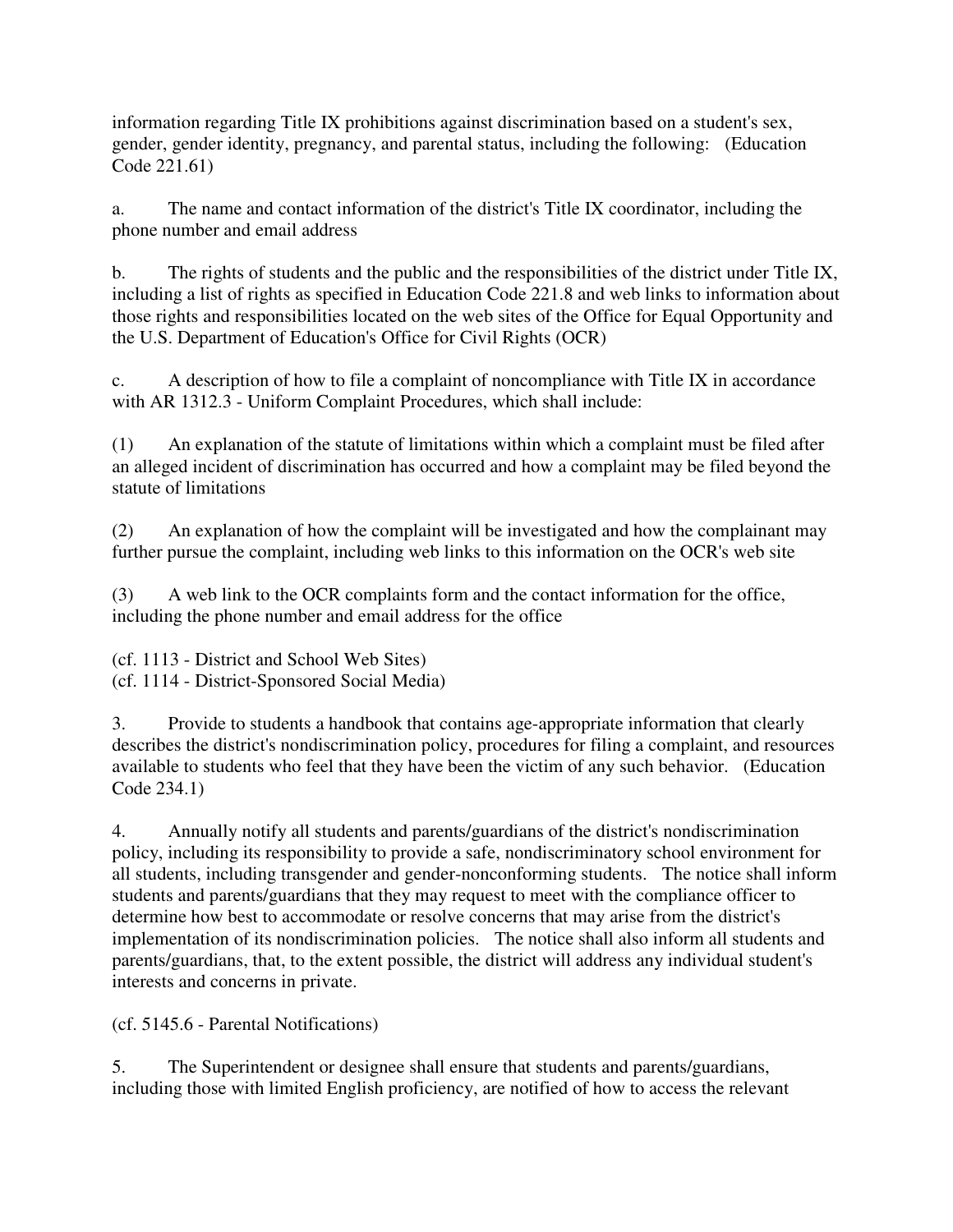information provided in the district's nondiscrimination policy and related complaint procedures, notices, and forms in a language they can understand.

 If 15 percent or more of students enrolled in a particular district school speak a single primary language other than English, the district's policy, regulation, forms, and notices concerning nondiscrimination shall be translated into that language in accordance with Education Code 234.1 and 48985. In all other instances, the district shall ensure meaningful access to all relevant information for parents/guardians with limited English proficiency.

6. Provide to students, employees, volunteers, and parents/guardians age-appropriate training and information regarding the district's nondiscrimination policy; what constitutes prohibited discrimination, including discriminatory harassment, intimidation, retaliation, or bullying; how and to whom a report of an incident should be made; and how to guard against segregating or stereotyping students when providing instruction, guidance, supervision, or other services to them. Such training and information shall include details of guidelines the district may use to provide a discrimination-free environment for all district students, including transgender and gender-nonconforming students.

(cf. 1240 - Volunteer Assistance) (cf. 4131 - Staff Development) (cf. 4231 - Staff Development) (cf. 4331 - Staff Development)

6. At the beginning of each school year, inform school employees that any employee who witnesses any act of unlawful discrimination, including discriminatory harassment, intimidation, or bullying, against a student is required to intervene if it is safe to do so. (Education Code 234.1)

7. At the beginning of each school year, inform each principal or designee of the district's responsibility to provide appropriate assistance or resources to protect students' privacy rights and ensure their safety from threatened or potentially discriminatory behavior.

Enforcement of District Policy

The Superintendent or designee shall take appropriate actions to reinforce BP 5145.3 - Nondiscrimination/Harassment. As needed, these actions may include any of the following:

1. Removing vulgar or offending graffiti

(cf. 5131.5 - Vandalism and Graffiti)

2. Providing training to students, staff, and parents/guardians about how to recognize unlawful discrimination, how to report it or file a complaint, and how to respond

3. Disseminating and/or summarizing the district's policy and regulation regarding unlawful discrimination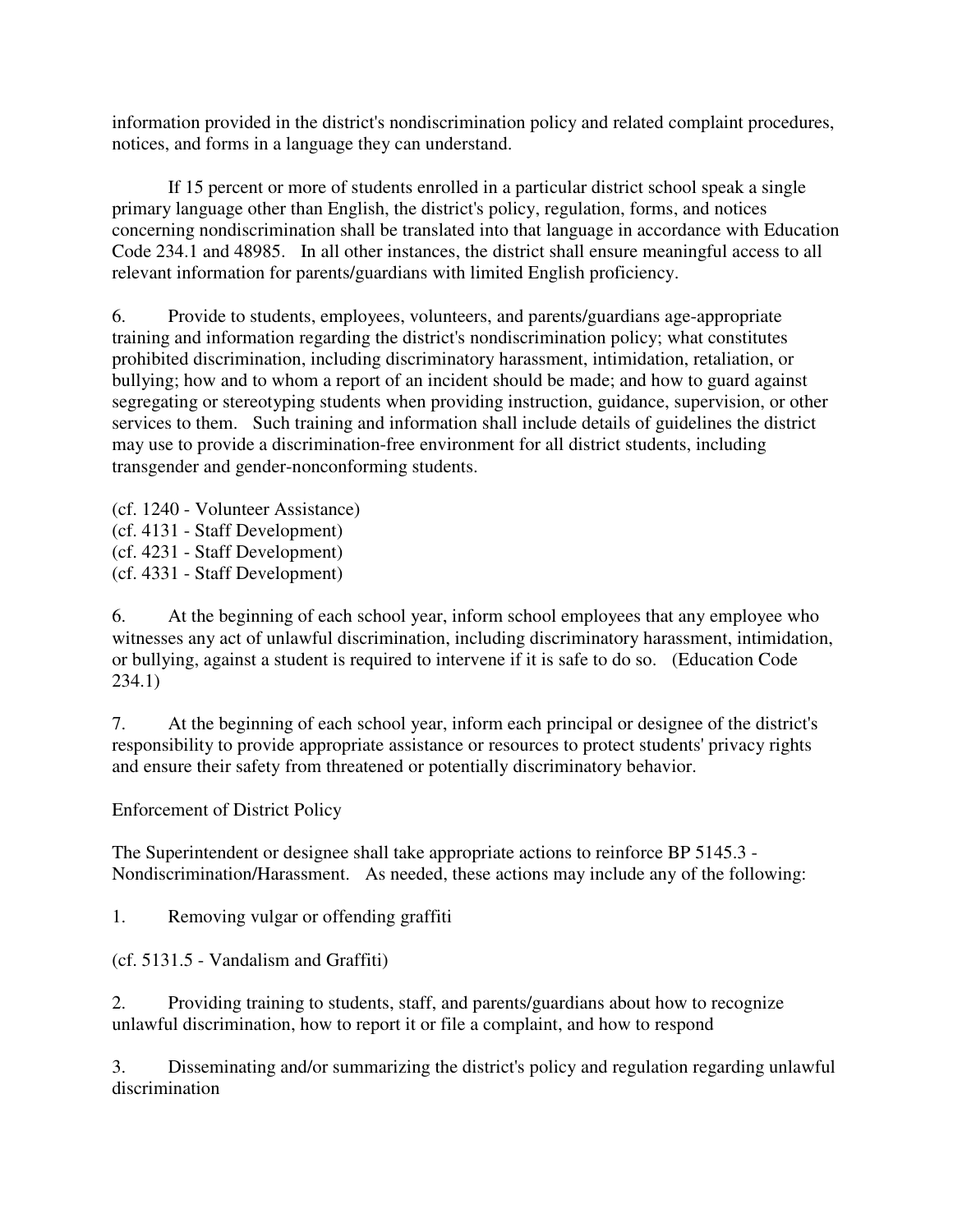4. Consistent with the laws regarding the confidentiality of student and personnel records, communicating the school's response to students, parents/guardians, and the community

## (cf. 4112.6/4212.6/4312.6 - Personnel Files)

(cf. 4119.23/4219.23/4319.23 - Unauthorized Release of Confidential/Privileged Information) (cf. 5125 - Student Records)

5. Taking appropriate disciplinary action against students, employees, and anyone determined to have engaged in wrongdoing in violation of district policy, including any student who is found to have filed a complaint of discrimination that he/she knew was not true

(cf. 4118 - Suspension/Disciplinary Action)

- (cf. 4218 Dismissal/Suspension/Disciplinary Action)
- (cf. 5144 Discipline)
- (cf. 5144.1 Suspension and Expulsion/Due Process)
- (cf. 5144.2 Suspension and Expulsion/Due Process (Students with Disabilities))
- (cf. 6159.4 Behavioral Interventions for Special Education Students)

Process for Initiating and Responding to Complaints

Any student who feels that he/she has been subjected to unlawful discrimination described above or in district policy is strongly encouraged to immediately contact the compliance officer, principal, or any other staff member. In addition, any student who observes any such incident is strongly encouraged to report the incident to the compliance officer or principal, whether or not the alleged victim files a complaint.

Any school employee who observes an incident of unlawful discrimination, including discriminatory harassment, intimidation, retaliation, or bullying, or to whom such an incident is reported shall report the incident to the compliance officer or principal within a school day, whether or not the alleged victim files a complaint.

Any school employee who witnesses an incident of unlawful discrimination, including discriminatory harassment, intimidation, retaliation, or bullying, shall immediately intervene to stop the incident when it is safe to do so. (Education Code 234.1)

When a verbal report of unlawful discrimination, including discriminatory harassment, intimidation, retaliation, or bullying, is made to or received by the principal or compliance officer, he/she shall make a note of the report and encourage the student or parent/guardian to file the complaint in writing, pursuant to the provisions in AR 1312.3 - Uniform Complaint Procedures. Once notified verbally or in writing, the principal or compliance officer shall begin the investigation and shall implement immediate measures necessary to stop the discrimination and ensure that all students have access to the educational program and a safe school environment. Any interim measures adopted to address unlawful discrimination shall, to the extent possible, not disadvantage the complainant or a student who is the victim of the alleged unlawful discrimination.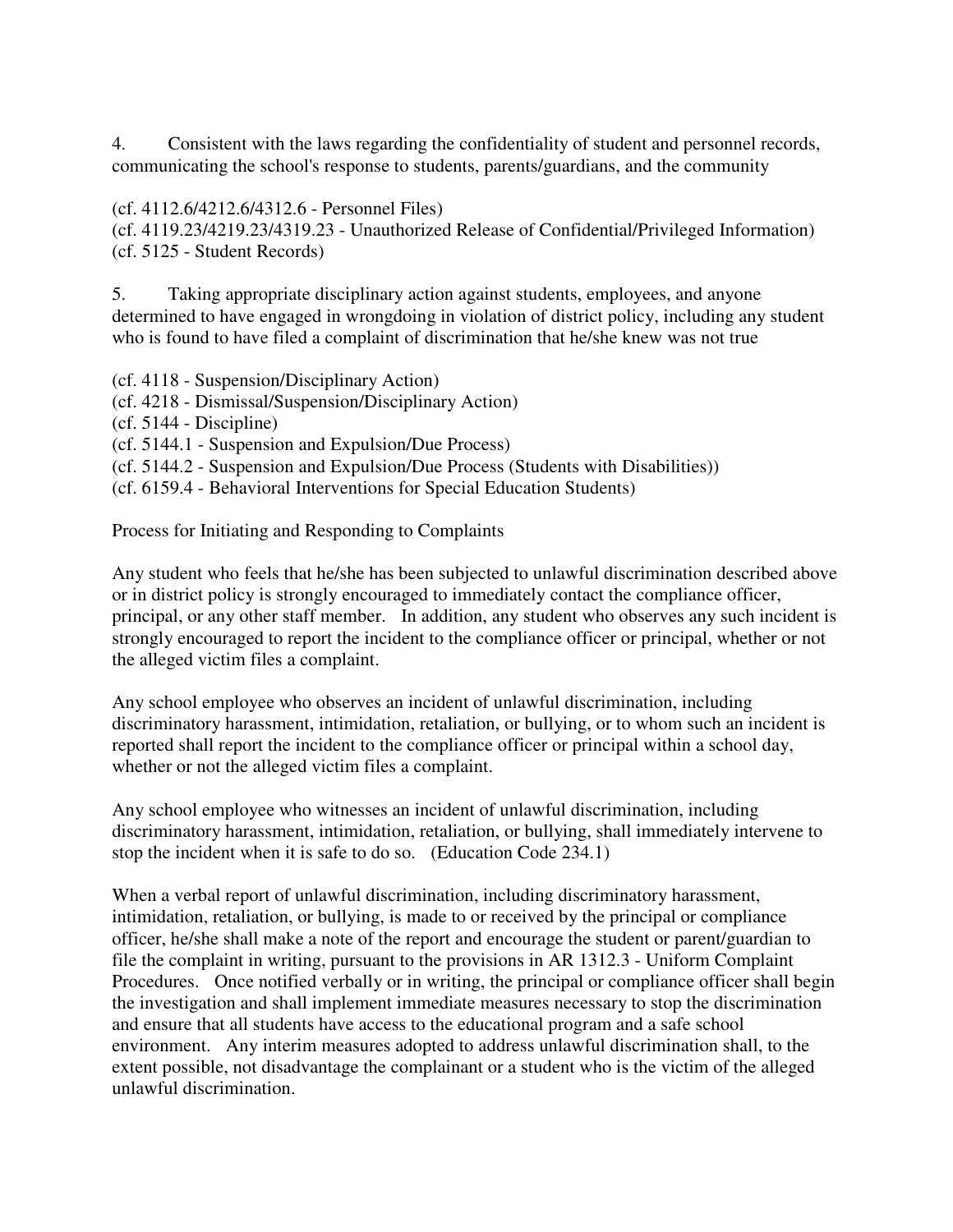Any report or complaint alleging unlawful discrimination by the principal, compliance officer, or any other person to whom a report would ordinarily be made or compliant filed shall instead be made to or filed with the Superintendent or designee who shall determine how the complaint will be investigated.

(cf. 5141.4 - Child Abuse Prevention and Reporting)

Transgender and Gender-Nonconforming Students

Gender identity of a student means the student's gender-related identity, appearance, or behavior as determined from the student's internal sense of his/her gender, whether or not that gender-related identity, appearance, or behavior is different from that traditionally associated with the student's physiology or assigned sex at birth.

Gender expression means a student's gender-related appearance and behavior, whether stereotypically associated with the student's assigned sex at birth. (Education Code 210.7)

Gender transition refers to the process in which a student changes from living and identifying as the sex assigned to the student at birth to living and identifying as the sex that corresponds to the student's gender identity.

Gender-nonconforming student means a student whose gender expression differs from stereotypical expectations.

Transgender student means a student whose gender identity is different from the gender he/she was assigned sex at birth.

Regardless of whether they are sexual in nature, acts of verbal, nonverbal, or physical aggression, intimidation, or hostility that are based on sex, gender identity, or gender expression, or that have the purpose or effect of producing a negative impact on the student's academic performance or of creating an intimidating, hostile, or offensive educational environment are prohibited. Examples of types of conduct which are prohibited in the district and which may constitute gender-based harassment include, but are not limited to:

1. Refusing to address a student by a name and the pronouns consistent with his/her gender identity

2. Disciplining or disparaging a student or excluding him/her from participating in activities for behavior or appearance that is consistent with his/her gender identity, or that does not conform to stereotypical notions of masculinity or femininity, as applicable

3. Blocking a student's entry to the bathroom that corresponds to his/her gender identity

4. Taunting a student because he/she participates in an athletic activity more typically favored by a student of the other sex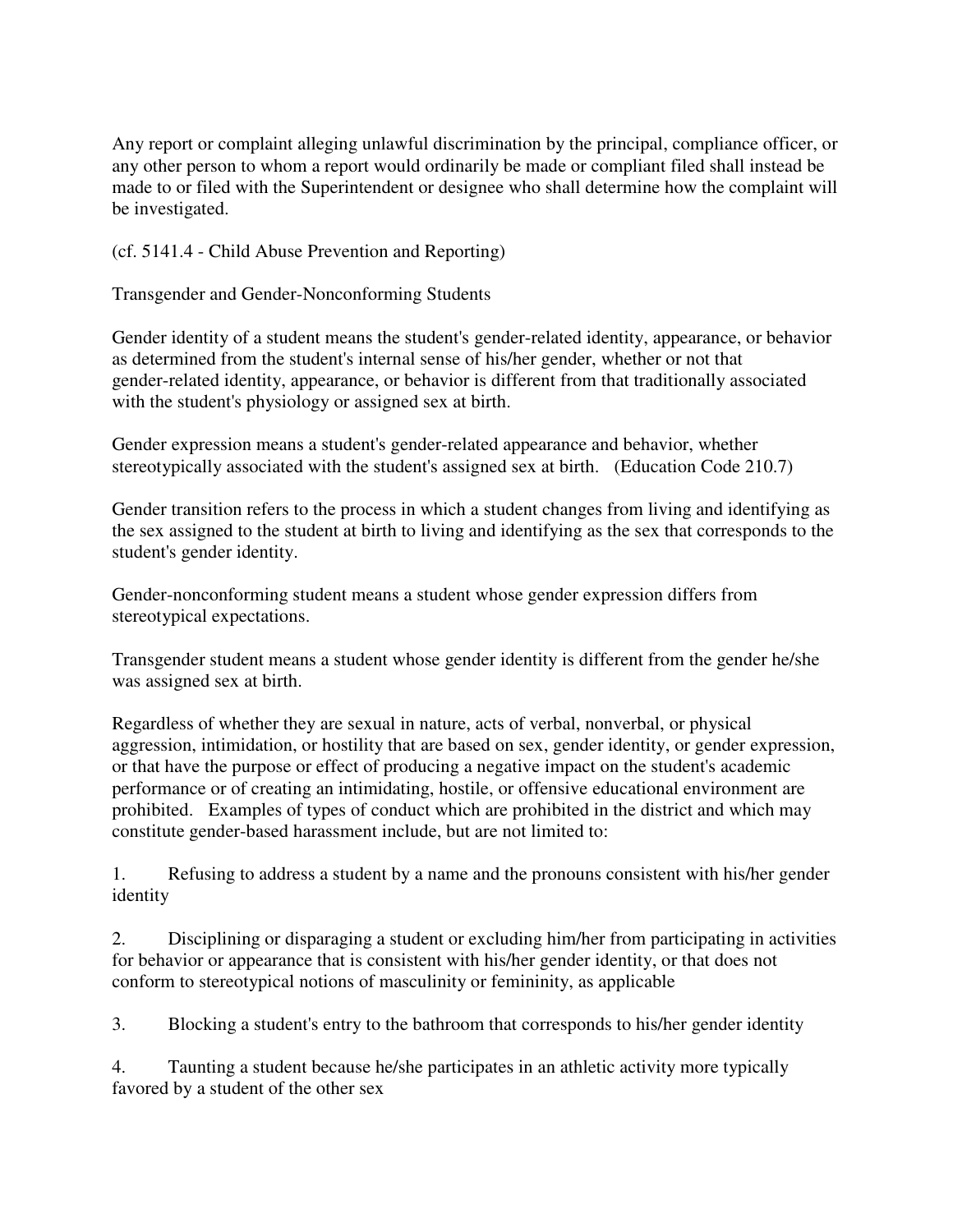5. Revealing a student's transgender status to individuals who do not have a legitimate need for the information, without the student's consent

6. Use of gender-specific slurs

7. Physical assault of a student motivated by hostility toward him/her because of his/her gender, gender identity, or gender expression

The district's uniform complaint procedures (AR 1312.3) shall be used to report and resolve complaints alleging discrimination against transgender and gender-nonconforming students.

Examples of bases for complaints include, but are not limited to, the above list as well as improper rejection by the district of a student's asserted gender identity, denial of access to facilities that correspond with a student's gender identity, improper disclosure of a student's transgender status, discriminatory enforcement of a dress code, and other instances of gender-based harassment.

To ensure that transgender and gender-nonconforming students are afforded the same rights, benefits, and protections provided to all students by law and Board policy, the district shall address each situation on a case-by-case basis, in accordance with the following guidelines:

1. Right to privacy: A student's transgender or gender-nonconforming status is his/her private information and the district will only disclose the information to others with the student's prior written consent, except when the disclosure is otherwise required by law or when the district has compelling evidence that disclosure is necessary to preserve the student's physical or mental well-being. In any case, the district shall only allow disclosure of a student's personally identifiable information to employees with a legitimate educational interest as determined by the district pursuant to 34 CFR 99.31. Any district employee to whom a student's transgender or gender-nonconforming status is disclosed shall keep the student's information confidential. When disclosure of a student's gender identity is made to a district employee by a student, the employee shall seek the student's permission to notify the compliance officer. If the student refuses to give permission, the employee shall keep the student's information confidential, unless he/she is required to disclose or report the student's information pursuant to this procedure, and shall inform the student that honoring the student's request may limit the district's ability to meet the student's needs related to his/her status as a transgender or gender-nonconforming student. If the student permits the employee to notify the compliance officer, the employee shall do so within three school days.

As appropriate given the student's need for support, the compliance officer may discuss with the student any need to disclose the student's transgender or gender-nonconformity status or gender identity or gender expression to his/her parents/guardians and/or others, including other students, teacher(s), or other adults on campus. The district shall offer support services, such as counseling, to students who wish to inform their parents/guardians of their status and desire assistance in doing so.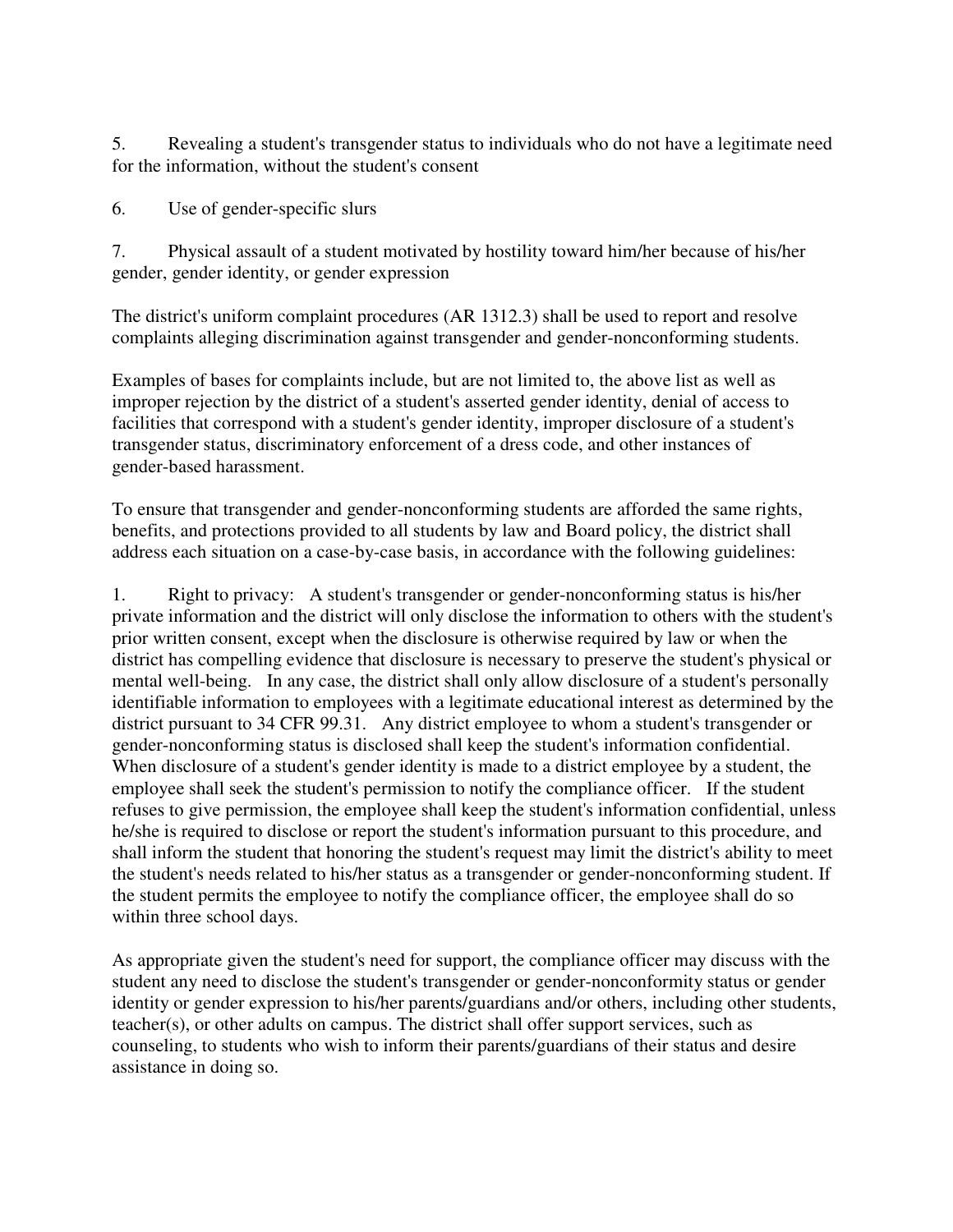(cf. 1340 - Access to District Records) (cf. 3580 - District Records)

2. Determining a Student's Gender Identity: The compliance officer shall accept the student's assertion of his/her gender identity and begin to treat the student consistent with his/her gender identity unless district personnel present a credible and supportable basis for believing that the student's assertion is for an improper purpose.

3. Addressing a Student's Transition Needs: The compliance officer shall arrange a meeting with the student and, if appropriate, his/her parents/guardians to identify and develop strategies for ensuring that the student's access to education programs and activities is maintained. The meeting shall discuss the transgender or gender-nonconforming student's rights and how those rights may affect and be affected by the rights of other students and shall address specific subjects related to the student's access to facilities and to academic or educational support programs, services, or activities, including, but not limited to, sports and other competitive endeavors. In addition, the compliance officer shall identify specific school site employee(s) to whom the student may report any problem related to his/her status as a transgender or gender-nonconforming individual, so that prompt action could be taken to address it. Alternatively, if appropriate and desired by the student, the school may form a support team for the student that will meet periodically to assess whether the arrangements for the student are meeting his/her educational needs and providing equal access to programs and activities, educate appropriate staff about the student's transition, and serve as a resource to the student to better protect the student from gender-based discrimination.

4. Accessibility to Sex-Segregated Facilities, Programs, and Activities: When the district maintains sex-segregated facilities, such as restrooms and locker rooms, or offers sex-segregated programs and activities, such as physical education classes, intermural sports, and interscholastic athletic programs, students shall be permitted to access facilities and participate in programs and activities consistent with their gender identity. To address any student's privacy concerns in using sex-segregated facilities, the district shall offer available options such as a gender-neutral or single-use restroom or changing area, a bathroom stall with a door, an area in the locker room separated by a curtain or screen, access to a staff member's office, or use of the locker room before or after the other students. However, the district shall not require a student to utilize these options because he/she is transgender or gender-nonconforming. In addition, a student shall be permitted to participate in accordance with his/her gender identity in other circumstances where students are separated by gender, such as for class discussions, yearbook pictures, and field trips. A student's right to participate in a sex-segregated activity in accordance with his/her gender identity shall not render invalid or inapplicable any other eligibility rule established for participation in the activity.

(cf. 6145 - Extracurricular and Cocurricular Activities)

(cf. 6145.2 - Athletic Competition)

(cf. 6153 - School-Sponsored Trips)

(cf. 7110 - Facilities Master Plan)

5. Student Records: A student's legal name or gender as entered on the mandatory student